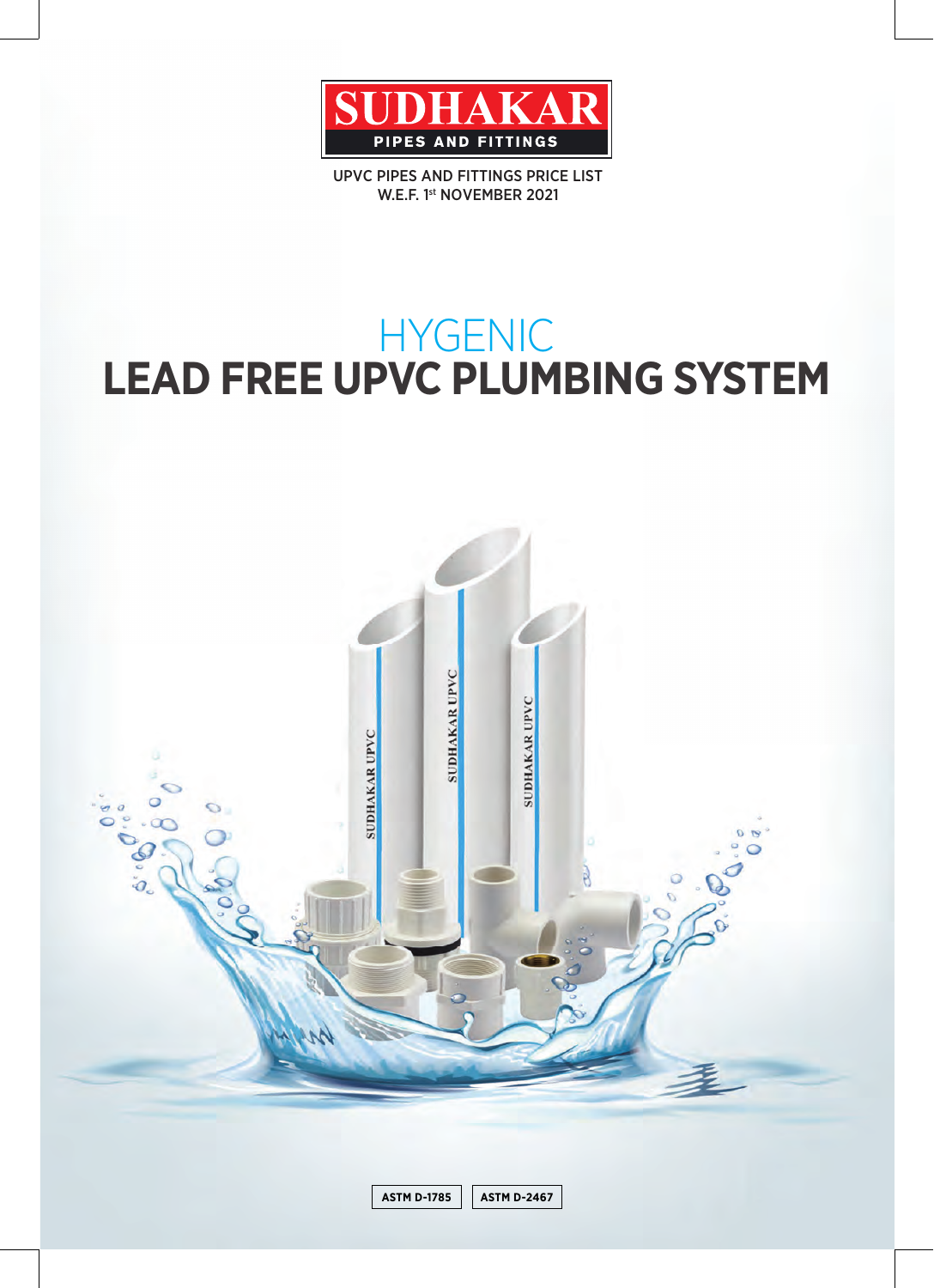# UPVC PIPES AND FITTINGS **ASTM D-1785** ASTM D-2467

**HSN CODE: 39172310 (Pipes)**<br>**& 39174000 (Fittings)** 

| PIPE (SCHD 40) UNIT IS 3 MTR |     |                |                |                                                          |  |  |  |  |  |
|------------------------------|-----|----------------|----------------|----------------------------------------------------------|--|--|--|--|--|
|                              |     |                |                | <b>ITEM CODE SIZE MM SIZE INCH PACKING RATE PER UNIT</b> |  |  |  |  |  |
| 205020001                    | 15  | 1/2            | 25             | 279.24                                                   |  |  |  |  |  |
| 205020002                    | 20  | 3/4            | 25             | 372.42                                                   |  |  |  |  |  |
| 205020003                    | 25  |                | 15             | 543.48                                                   |  |  |  |  |  |
| 205020004                    | 32  | 11/4           | 10             | 736.59                                                   |  |  |  |  |  |
| 205020005                    | 40  | 11/2           | 10             | 892.56                                                   |  |  |  |  |  |
| 205020006                    | 50  | $\overline{2}$ | 10             | 1202.01                                                  |  |  |  |  |  |
| 205020007                    | 65  | 21/2           | 5              | 1934.04                                                  |  |  |  |  |  |
| 205020008                    | 80  | 3              | 3              | 2526.15                                                  |  |  |  |  |  |
| 205020010                    | 100 | 4              | $\mathfrak{D}$ | 3671.34                                                  |  |  |  |  |  |

**DHAKAR UPV** 

DRAKAR UPVC

\*UNIT OF MEASUREMENT FOR PIPES AND FITTINGS IS PER UNIT

| PIPE (SCHD 40) UNIT IS 6 MTR |    |      |    |                                                          |  |  |  |  |
|------------------------------|----|------|----|----------------------------------------------------------|--|--|--|--|
|                              |    |      |    | <b>ITEM CODE SIZE MM SIZE INCH PACKING RATE PER UNIT</b> |  |  |  |  |
| 205020071                    | 15 | 1/2  | 25 | 558.48                                                   |  |  |  |  |
| 205020072                    | 20 | 3/4  | 25 | 744.84                                                   |  |  |  |  |
| 205020073                    | 25 |      | 15 | 1086.96                                                  |  |  |  |  |
| 205020074                    | 32 | 11/4 | 10 | 1473.18                                                  |  |  |  |  |
| 205020075                    | 40 | 11/2 | 10 | 1785.12                                                  |  |  |  |  |
| 205020076                    | 50 |      | 5  | 2404.02                                                  |  |  |  |  |

|  | <b>COUPLER (SCHD - 80)</b> |     |      |                |                                         |  |  |  |  |
|--|----------------------------|-----|------|----------------|-----------------------------------------|--|--|--|--|
|  | <b>ITEM CODE</b>           |     |      |                | SIZE MM SIZE INCH PACKING RATE PER UNIT |  |  |  |  |
|  | 251620011                  | 15  | 1/2  | $50 \times 4$  | 12.92                                   |  |  |  |  |
|  | 251620012                  | 20  | 3/4  | $30 \times 5$  | 18.24                                   |  |  |  |  |
|  | 251620013                  | 25  |      | $20 \times 6$  | 29.41                                   |  |  |  |  |
|  | 251620014                  | 32  | 11/4 | $10 \times 10$ | 45.29                                   |  |  |  |  |
|  | 251620015                  | 40  | 11/2 | 8 x 10         | 55.28                                   |  |  |  |  |
|  | 251620016                  | 50  | 2    | 5x6            | 79.95                                   |  |  |  |  |
|  | 251620017                  | 65  | 21/2 | $1 \times 12$  | 175.78                                  |  |  |  |  |
|  | 251620018                  | 80  | 3    | $1 \times 12$  | 238.15                                  |  |  |  |  |
|  | 251620019                  | 100 | 4    | $1 \times 4$   | 393.73                                  |  |  |  |  |

|  | <b>ELBOW 45° (SCHD - 80)</b> |     |               |               |                                         |  |  |  |  |
|--|------------------------------|-----|---------------|---------------|-----------------------------------------|--|--|--|--|
|  | <b>ITEM CODE</b>             |     |               |               | SIZE MM SIZE INCH PACKING RATE PER UNIT |  |  |  |  |
|  | 251620029                    | 15  | 1/2           | $50 \times 4$ | 17.06                                   |  |  |  |  |
|  | 251620030                    | 20  | 3/4           | $30 \times 5$ | 27.05                                   |  |  |  |  |
|  | 251620031                    | 25  |               | $20 \times 5$ | 38.80                                   |  |  |  |  |
|  | 251620032                    | 32  | 11/4          | $10 \times 6$ | 60.94                                   |  |  |  |  |
|  | 251620033                    | 40  | 11/2          | 5 x 8         | 95.29                                   |  |  |  |  |
|  | 251620034                    | 50  | $\mathcal{P}$ | $4 \times 8$  | 115.23                                  |  |  |  |  |
|  | 251620035                    | 65  | 21/2          | $1 \times 5$  | 252.67                                  |  |  |  |  |
|  | 251620036                    | 80  | 3             | $1 \times 4$  | 361.51                                  |  |  |  |  |
|  | 251620037                    | 100 | 4             | $1 \times 3$  | 606.13                                  |  |  |  |  |

|  | ELBOW 90° (SCHD - 80) |     |               |               |                                         |  |  |  |  |
|--|-----------------------|-----|---------------|---------------|-----------------------------------------|--|--|--|--|
|  | <b>ITEM CODE</b>      |     |               |               | SIZE MM SIZE INCH PACKING RATE PER UNIT |  |  |  |  |
|  | 251620020             | 15  | 1/2           | $50 \times 4$ | 20.12                                   |  |  |  |  |
|  | 251620021             | 20  | 3/4           | $30 \times 5$ | 29.59                                   |  |  |  |  |
|  | 251620022             | 25  |               | $20 \times 5$ | 46.16                                   |  |  |  |  |
|  | 251620023             | 32  | 11/4          | $10 \times 6$ | 75.15                                   |  |  |  |  |
|  | 251620024             | 40  | 11/2          | 5 x 8         | 94.69                                   |  |  |  |  |
|  | 251620025             | 50  | $\mathcal{P}$ | 4 x 8         | 144.41                                  |  |  |  |  |
|  | 251620026             | 65  | 21/2          | $1 \times 8$  | 298.37                                  |  |  |  |  |
|  | 251620027             | 80  | 3             | $1 \times 6$  | 452.23                                  |  |  |  |  |
|  | 251620028             | 100 | 4             | $1 \times 2$  | 751.24                                  |  |  |  |  |

| PIPE (SCHD 80) UNIT IS 3 MTR |     |               |    |                                         |  |  |  |  |  |
|------------------------------|-----|---------------|----|-----------------------------------------|--|--|--|--|--|
| <b>ITEM CODE</b>             |     |               |    | SIZE MM SIZE INCH PACKING RATE PER UNIT |  |  |  |  |  |
| 205020023                    | 15  | 1/2           | 25 | 349.17                                  |  |  |  |  |  |
| 205020024                    | 20  | 3/4           | 25 | 496.95                                  |  |  |  |  |  |
| 205020025                    | 25  |               | 15 | 717.93                                  |  |  |  |  |  |
| 205020026                    | 32  | 11/4          | 10 | 989.10                                  |  |  |  |  |  |
| 205020027                    | 40  | 11/2          | 10 | 1202.01                                 |  |  |  |  |  |
| 205020028                    | 50  | $\mathcal{P}$ | 10 | 1707.15                                 |  |  |  |  |  |
| 205020029                    | 65  | 21/2          | 5  | 2566.41                                 |  |  |  |  |  |
| 205020030                    | 80  | 3             | 3  | 3395.37                                 |  |  |  |  |  |
| 205020032                    | 100 | 4             | 2  | 4974.06                                 |  |  |  |  |  |

|        |           | PIPE (SCHD 80) UNIT IS 6 MTR |     |      |        |                                                |  |  |  |  |  |
|--------|-----------|------------------------------|-----|------|--------|------------------------------------------------|--|--|--|--|--|
|        |           | <b>ITEM CODE</b>             |     |      |        | <b>SIZE MM SIZE INCH PACKING RATE PER UNIT</b> |  |  |  |  |  |
|        | 205020077 | 15                           | 1/2 | 25   | 698.34 |                                                |  |  |  |  |  |
|        |           | 205020078                    | 20  | 3/4  | 25     | 993.90                                         |  |  |  |  |  |
|        |           | 205020079                    | 25  |      | 15     | 1435.86                                        |  |  |  |  |  |
|        |           | 205020080                    | 32  | 11/4 | 10     | 1978.20                                        |  |  |  |  |  |
| Her.r. |           | 205020081                    | 40  | 11/2 | 5      | 2404.02                                        |  |  |  |  |  |
|        |           | 205020082                    | 50  |      | 5      | 3414.30                                        |  |  |  |  |  |

|  | <b>TEE (SCHD - 80)</b> |     |               |               |                                         |  |  |  |  |
|--|------------------------|-----|---------------|---------------|-----------------------------------------|--|--|--|--|
|  | <b>ITEM CODE</b>       |     |               |               | SIZE MM SIZE INCH PACKING RATE PER UNIT |  |  |  |  |
|  | 251620038              | 15  | 1/2           | $30 \times 6$ | 26.64                                   |  |  |  |  |
|  | 251620039              | 20  | 3/4           | $20 \times 6$ | 38.46                                   |  |  |  |  |
|  | 251620040              | 25  |               | $10 \times 8$ | 60.36                                   |  |  |  |  |
|  | 251620041              | 32  | 11/4          | 5 x 8         | 100.03                                  |  |  |  |  |
|  | 251620042              | 40  | 11/2          | 5x6           | 123.11                                  |  |  |  |  |
|  | 251620043              | 50  | $\mathcal{P}$ | $2 \times 5$  | 182.85                                  |  |  |  |  |
|  | 251620044              | 65  | 21/2          | $1 \times 6$  | 378.59                                  |  |  |  |  |
|  | 251620045              | 80  | 3             | $1 \times 2$  | 563.84                                  |  |  |  |  |
|  | 251620046              | 100 | 4             | $1 \times 2$  | 921.04                                  |  |  |  |  |

|                  | <b>MALE THREADED ADAPTER PLASTIC - MAPT (SCHD - 80)</b> |      |               |                                         |  |  |  |  |  |  |
|------------------|---------------------------------------------------------|------|---------------|-----------------------------------------|--|--|--|--|--|--|
| <b>ITEM CODE</b> |                                                         |      |               | SIZE MM SIZE INCH PACKING RATE PER UNIT |  |  |  |  |  |  |
| 251620047        | 15                                                      | 1/2  | $50 \times 6$ | 10.05                                   |  |  |  |  |  |  |
| 251620048        | 20                                                      | 3/4  | $50 \times 4$ | 14.79                                   |  |  |  |  |  |  |
| 251620049        | 25                                                      |      | $20 \times 7$ | 24.26                                   |  |  |  |  |  |  |
| 251620050        | 32                                                      | 11/4 | $15 \times 4$ | 37.89                                   |  |  |  |  |  |  |
| 251620051        | 40                                                      | 11/2 | $10 \times 5$ | 44.96                                   |  |  |  |  |  |  |
| 251620052        | 50                                                      | 2    | $6 \times 5$  | 64.07                                   |  |  |  |  |  |  |
| 251620053        | 65                                                      | 21/2 | $1 \times 6$  | 169.37                                  |  |  |  |  |  |  |
| 251620054        | 80                                                      | 3    | $1 \times 12$ | 223.10                                  |  |  |  |  |  |  |
| 251620055        | 100                                                     | 4    | $1 \times 6$  | 356.17                                  |  |  |  |  |  |  |

|                  |     |      |               | <b>FEMALE THREADED ADAPTER PLASTIC - FAPT (SCHD - 80)</b> |
|------------------|-----|------|---------------|-----------------------------------------------------------|
|                  |     |      |               |                                                           |
| <b>ITEM CODE</b> |     |      |               | SIZE MM SIZE INCH PACKING RATE PER UNIT                   |
| 251620056        | 15  | 1/2  | $50 \times 6$ | 13.01                                                     |
| 251620057        | 20  | 3/4  | $50 \times 3$ | 18.90                                                     |
| 251620058        | 25  |      | $20 \times 7$ | 33.15                                                     |
| 251620059        | 32  | 11/4 | $15 \times 4$ | 46.16                                                     |
| 251620060        | 40  | 11/2 | 8 x 5         | 55.03                                                     |
| 251620061        | 50  | 2    | 5x6           | 81.15                                                     |
| 251620062        | 65  | 21/2 | $1 \times 12$ | 181.43                                                    |
| 251620063        | 80  | 3    | $1 \times 6$  | 254.67                                                    |
| 251620064        | 100 | 4    | $1 \times 6$  | 389.76                                                    |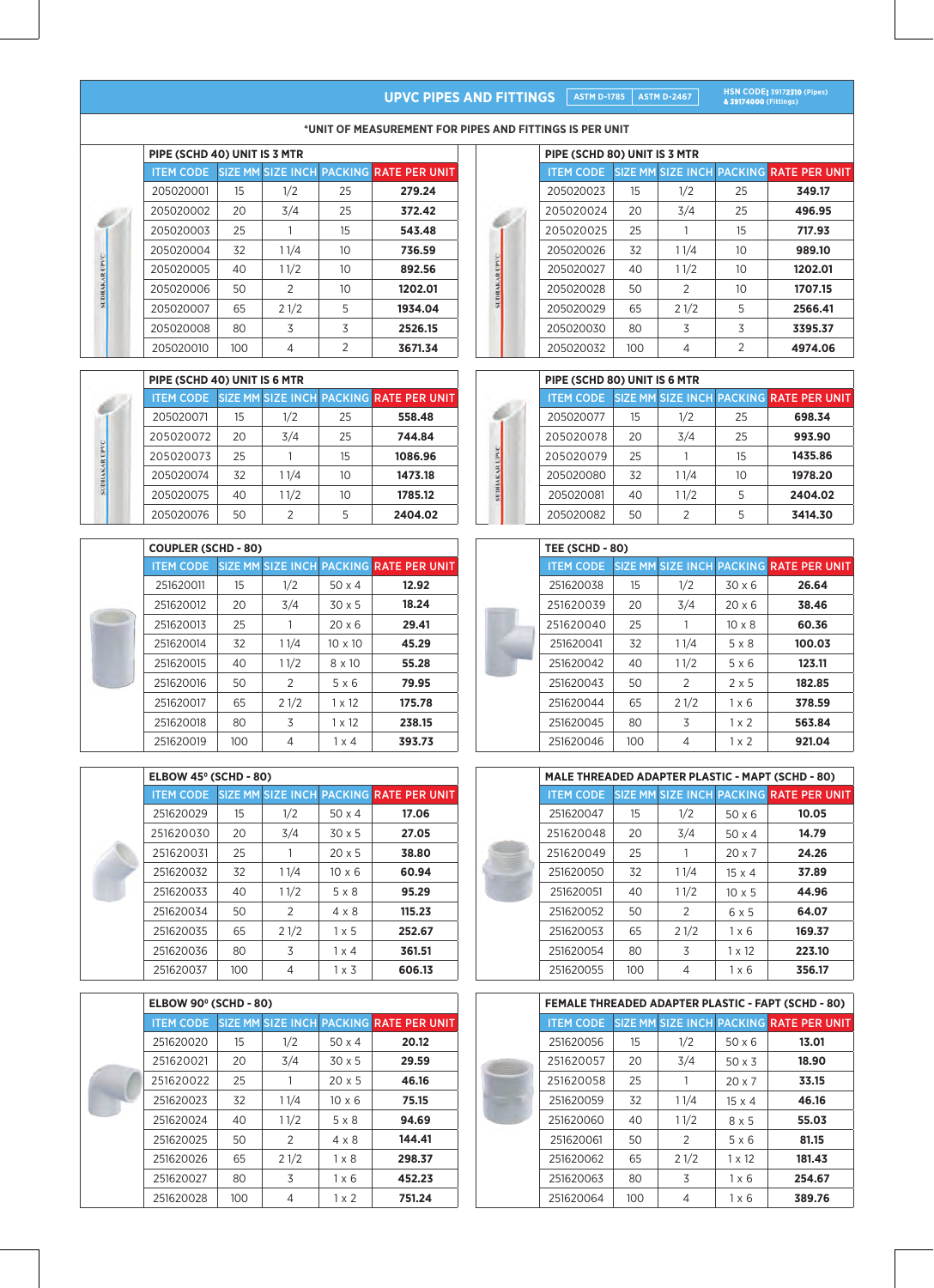# **UPVC PIPES AND FITTINGS ASTM D-1785 ASTM D-2467**

**HSN CODE 39174000** 

#### **\*UNIT OF MEASUREMENT FOR PIPES AND FITTINGS IS PER UNIT**

|  | <b>PLAIN END CAP (SCHD - 80)</b> |     |               |               |                                         |  |  |  |  |  |
|--|----------------------------------|-----|---------------|---------------|-----------------------------------------|--|--|--|--|--|
|  | <b>ITEM CODE</b>                 |     |               |               | SIZE MM SIZE INCH PACKING RATE PER UNIT |  |  |  |  |  |
|  | 251620065                        | 15  | 1/2           | $50 \times 4$ | 8.52                                    |  |  |  |  |  |
|  | 251620066                        | 20  | 3/4           | $50 \times 3$ | 12.59                                   |  |  |  |  |  |
|  | 251620067                        | 25  |               | 20x6          | 19.40                                   |  |  |  |  |  |
|  | 251620068                        | 32  | 11/4          | $20 \times 5$ | 30.59                                   |  |  |  |  |  |
|  | 251620069                        | 40  | 11/2          | $10 \times 8$ | 37.02                                   |  |  |  |  |  |
|  | 251620070                        | 50  | $\mathcal{P}$ | $6 \times 5$  | 63.01                                   |  |  |  |  |  |
|  | 251620071                        | 65  | 21/2          | $2 \times 6$  | 134.21                                  |  |  |  |  |  |
|  | 251620072                        | 80  | 3             | $1 \times 8$  | 203.49                                  |  |  |  |  |  |
|  | 251620073                        | 100 | 4             | $1 \times 10$ | 337.00                                  |  |  |  |  |  |

| <b>THREADED END PLUG</b> |  |                          |                                                          |
|--------------------------|--|--------------------------|----------------------------------------------------------|
|                          |  |                          | <b>ITEM CODE SIZE MM SIZE INCH PACKING RATE PER UNIT</b> |
| 251620194                |  | $\overline{\phantom{0}}$ | 15.18                                                    |

| <b>UNION (SCHD - 80)</b> |    |      |                |                                                          |  |  |  |  |
|--------------------------|----|------|----------------|----------------------------------------------------------|--|--|--|--|
|                          |    |      |                |                                                          |  |  |  |  |
| 251620074                | 15 | 1/2  | $15 \times 10$ | 46.18                                                    |  |  |  |  |
| 251620075                | 20 | 3/4  | $15 \times 6$  | 68.78                                                    |  |  |  |  |
| 251620076                | 25 |      | $10 \times 6$  | 95.77                                                    |  |  |  |  |
| 251620077                | 32 | 11/4 | $10 \times 4$  | 133.57                                                   |  |  |  |  |
| 251620078                | 40 | 11/2 | $5 \times 4$   | 185.64                                                   |  |  |  |  |
| 251620079                | 50 | 2    | $4 \times 3$   | 272.98                                                   |  |  |  |  |
|                          |    |      |                | <b>ITEM CODE SIZE MM SIZE INCH PACKING RATE PER UNIT</b> |  |  |  |  |

| <b>BALL VALVE</b> |    |               |                |                                         |
|-------------------|----|---------------|----------------|-----------------------------------------|
| <b>ITEM CODE</b>  |    |               |                | SIZE MM SIZE INCH PACKING RATE PER UNIT |
| 251620161         | 15 | 1/2           | $1 \times 150$ | 120.58                                  |
| 251620162         | 20 | 3/4           | $1 \times 100$ | 178.08                                  |
| 251620163         | 25 |               | $1 \times 60$  | 333.92                                  |
| 251620164         | 32 | 11/4          | $1 \times 40$  | 445.20                                  |
| 251620165         | 40 | 11/2          |                | 675.24                                  |
| 251620166         | 50 | $\mathcal{P}$ |                | 1064.81                                 |

|                  | <b>TANK NIPPLE</b> |      |                |                                         |  |  |  |  |  |
|------------------|--------------------|------|----------------|-----------------------------------------|--|--|--|--|--|
| <b>ITEM CODE</b> |                    |      |                | SIZE MM SIZE INCH PACKING RATE PER UNIT |  |  |  |  |  |
| 251620170        | 15                 | 1/2  | $20 \times 10$ | 44.50                                   |  |  |  |  |  |
| 251620171        | 20                 | 3/4  | $20 \times 10$ | 52.86                                   |  |  |  |  |  |
| 251620172        | 25                 |      | $10 \times 10$ | 80.13                                   |  |  |  |  |  |
| 251620173        | 32                 | 11/4 | $10 \times 6$  | 111.30                                  |  |  |  |  |  |
| 251620174        | 40                 | 11/2 | $10 \times 5$  | 133.57                                  |  |  |  |  |  |
| 251620175        | 50                 | っ    | 5 x 6          | 192.01                                  |  |  |  |  |  |

| <b>BYPASS BEND</b> |    |     |              |                                                          |  |  |  |
|--------------------|----|-----|--------------|----------------------------------------------------------|--|--|--|
|                    |    |     |              | <b>ITEM CODE SIZE MM SIZE INCH PACKING RATE PER UNIT</b> |  |  |  |
| 251620086          | 15 | 1/2 | 8 x 5        | 42.62                                                    |  |  |  |
| 251620087          | 20 | 3/4 | 7 x 3        | 80.84                                                    |  |  |  |
| 251620088          | 25 |     | $5 \times 3$ | 142.59                                                   |  |  |  |

| <b>FEMALE THREADED ELBOW 90° (BRASS) (SCHD - 80)</b> |                |                  |               |                                         |  |  |  |  |
|------------------------------------------------------|----------------|------------------|---------------|-----------------------------------------|--|--|--|--|
| <b>ITEM CODE</b>                                     |                |                  |               | SIZE MM SIZE INCH PACKING RATE PER UNIT |  |  |  |  |
| 251620103                                            | 15             | 1/2              | $20 \times 4$ | 148.25                                  |  |  |  |  |
| 251620104                                            | 20             | 3/4              | $15 \times 4$ | 204.57                                  |  |  |  |  |
| 251620105                                            | 25             |                  | 5x6           | 376.48                                  |  |  |  |  |
| 251620106                                            | $20 \times 15$ | $3/4 \times 1/2$ | $15 \times 4$ | 166.76                                  |  |  |  |  |
| 251620107                                            | $25 \times 15$ | $1 \times 1/2$   | $8 \times 5$  | 198.67                                  |  |  |  |  |

| <b>REDUCER BUSH (SCHD - 80)</b> |                 |                           |                |                      |  |  |  |  |  |
|---------------------------------|-----------------|---------------------------|----------------|----------------------|--|--|--|--|--|
| <b>ITEM CODE</b>                |                 | <b>SIZE MM SIZE INCHI</b> | <b>PACKING</b> | <b>RATE PER UNIT</b> |  |  |  |  |  |
| 251620110                       | $20 \times 15$  | $3/4 \times 1/2$          | $20 \times 10$ | 8.09                 |  |  |  |  |  |
| 251620111                       | 25 x 15         | $1 \times 1/2$            | $20 \times 5$  | 18.36                |  |  |  |  |  |
| 251620112                       | $25 \times 20$  | 1 x 3/4                   | $50 \times 4$  | 12.49                |  |  |  |  |  |
| 251620114                       | $32 \times 20$  | $11/4 \times 3/4$         | $30 \times 4$  | 30.13                |  |  |  |  |  |
| 251620113                       | 32 x 25         | 11/4 x 1                  | $30 \times 4$  | 30.13                |  |  |  |  |  |
| 251620117                       | 40 x 20         | $11/2 \times 3/4$         | 30 x 4         | 39.68                |  |  |  |  |  |
| 251620116                       | 40 x 25         | $11/2 \times 1$           | $20 \times 5$  | 39.68                |  |  |  |  |  |
| 251620115                       | 40 x 32         | $11/2 \times 11/4$        | $20 \times 5$  | 66.13                |  |  |  |  |  |
| 251620119                       | 50 x 32         | $2 \times 11/4$           | $15 \times 6$  | 61.73                |  |  |  |  |  |
| 251620118                       | 50 x 40         | $2 \times 11/2$           | $15 \times 4$  | 47.03                |  |  |  |  |  |
| 251620120                       | 65 x 50         | $21/2\times2$             | $2 \times 9$   | 101.17               |  |  |  |  |  |
| 251620121                       | 80 x 65         | 3x21/2                    | $1 \times 12$  | 132.33               |  |  |  |  |  |
| 251620122                       | $100 \times 80$ | $4 \times 3$              | $1 \times 8$   | 291.79               |  |  |  |  |  |
| 251620123                       | $100 \times 65$ | $4 \times 21/2$           | $1 \times 8$   | 280.79               |  |  |  |  |  |

| <b>REDUCER COUPLER (SCHD - 80)</b> |                |                                  |               |                      |
|------------------------------------|----------------|----------------------------------|---------------|----------------------|
| <b>ITEM CODE</b>                   |                | <b>SIZE MM SIZE INCH PACKING</b> |               | <b>RATE PER UNIT</b> |
| 251620124                          | $20 \times 15$ | $3/4 \times 1/2$                 | $50 \times 3$ | 22.04                |
| 251620125                          | $25 \times 15$ | $1 \times 1/2$                   | $25 \times 4$ | 30.13                |
| 251620126                          | $25 \times 20$ | $1 \times 3/4$                   | $30 \times 5$ | 30.13                |
| 251620128                          | $32 \times 20$ | $11/4 \times 3/4$                | $20 \times 4$ | 51.45                |
| 251620127                          | $32 \times 25$ | $11/4 \times 1$                  | $20 \times 4$ | 51.45                |
| 251620130                          | $40 \times 25$ | $11/2 \times 1$                  | $15 \times 4$ | 66.13                |
| 251620129                          | 40 x 32        | 11/2 x 11/4                      | $10 \times 8$ | 66.13                |
| 251620132                          | 50 x 32        | $2 \times 11/4$                  | $5 \times 6$  | 95.56                |
| 251620131                          | $50 \times 40$ | $2 \times 11/2$                  | $5 \times 6$  | 95.56                |

| <b>MALE THREADED ADAPTER BRASS - MABT (SCHD - 80)</b> |                |                  |               |                                         |  |  |  |  |
|-------------------------------------------------------|----------------|------------------|---------------|-----------------------------------------|--|--|--|--|
| <b>ITEM CODE</b>                                      |                |                  |               | SIZE MM SIZE INCH PACKING RATE PER UNIT |  |  |  |  |
| 251620089                                             | 15             | 1/2              | $25 \times 6$ | 175.78                                  |  |  |  |  |
| 251620090                                             | 20             | 3/4              | $20 \times 5$ | 270.51                                  |  |  |  |  |
| 251620091                                             | 25             |                  | $10 \times 5$ | 402.20                                  |  |  |  |  |
| 251620092                                             | 32             | 11/4             | 5 x 8         | 590.97                                  |  |  |  |  |
| 251620093                                             | 40             | 11/2             | 5 x 8         | 659.82                                  |  |  |  |  |
| 251620094                                             | 50             | 2                | $1 \times 12$ | 1187.11                                 |  |  |  |  |
| <b>REDUCING MALE THREADED ADAPTER BRASS - MABT</b>    |                |                  |               |                                         |  |  |  |  |
| 251620095                                             | $20 \times 15$ | $3/4 \times 1/2$ | $12 \times 8$ | 186.29                                  |  |  |  |  |

| <b>FEMALE THREADED ADAPTER BRASS - FABT</b>          |                |                  |               |                                         |  |  |  |  |
|------------------------------------------------------|----------------|------------------|---------------|-----------------------------------------|--|--|--|--|
| <b>ITEM CODE</b>                                     |                |                  |               | SIZE MM SIZE INCH PACKING RATE PER UNIT |  |  |  |  |
| 251620096                                            | 15             | 1/2              | $25 \times 6$ | 135.66                                  |  |  |  |  |
| 251620097                                            | 20             | 3/4              | $20 \times 5$ | 181.05                                  |  |  |  |  |
| 251620098                                            | 25             |                  | $5 \times 10$ | 312.64                                  |  |  |  |  |
| 251620099                                            | 32             | 11/4             | 5 x 8         | 475.23                                  |  |  |  |  |
| 251620100                                            | 40             | 11/2             | $4 \times 10$ | 740.16                                  |  |  |  |  |
| 251620101                                            | 50             | 2                | $4 \times 6$  | 1041.03                                 |  |  |  |  |
| <b>REDUCING FEMALE THREADED ADAPTER BRASS - FABT</b> |                |                  |               |                                         |  |  |  |  |
| 251620102                                            | $20 \times 15$ | $3/4 \times 1/2$ | $25 \times 6$ | 148.25                                  |  |  |  |  |

| <b>BRASS TEE (FEMALE) (SCHD - 80)</b> |                |                  |               |                                                          |  |  |  |
|---------------------------------------|----------------|------------------|---------------|----------------------------------------------------------|--|--|--|
|                                       |                |                  |               | <b>ITEM CODE SIZE MM SIZE INCH PACKING RATE PER UNIT</b> |  |  |  |
| 251620108                             | 15             | 1/2              | $20 \times 5$ | 153.32                                                   |  |  |  |
| 251620109                             | $20 \times 15$ | $3/4 \times 1/2$ | $15 \times 4$ | 161.72                                                   |  |  |  |
| 251620191                             | $25 \times 15$ | $1 \times 1/2$   |               | 227.69                                                   |  |  |  |